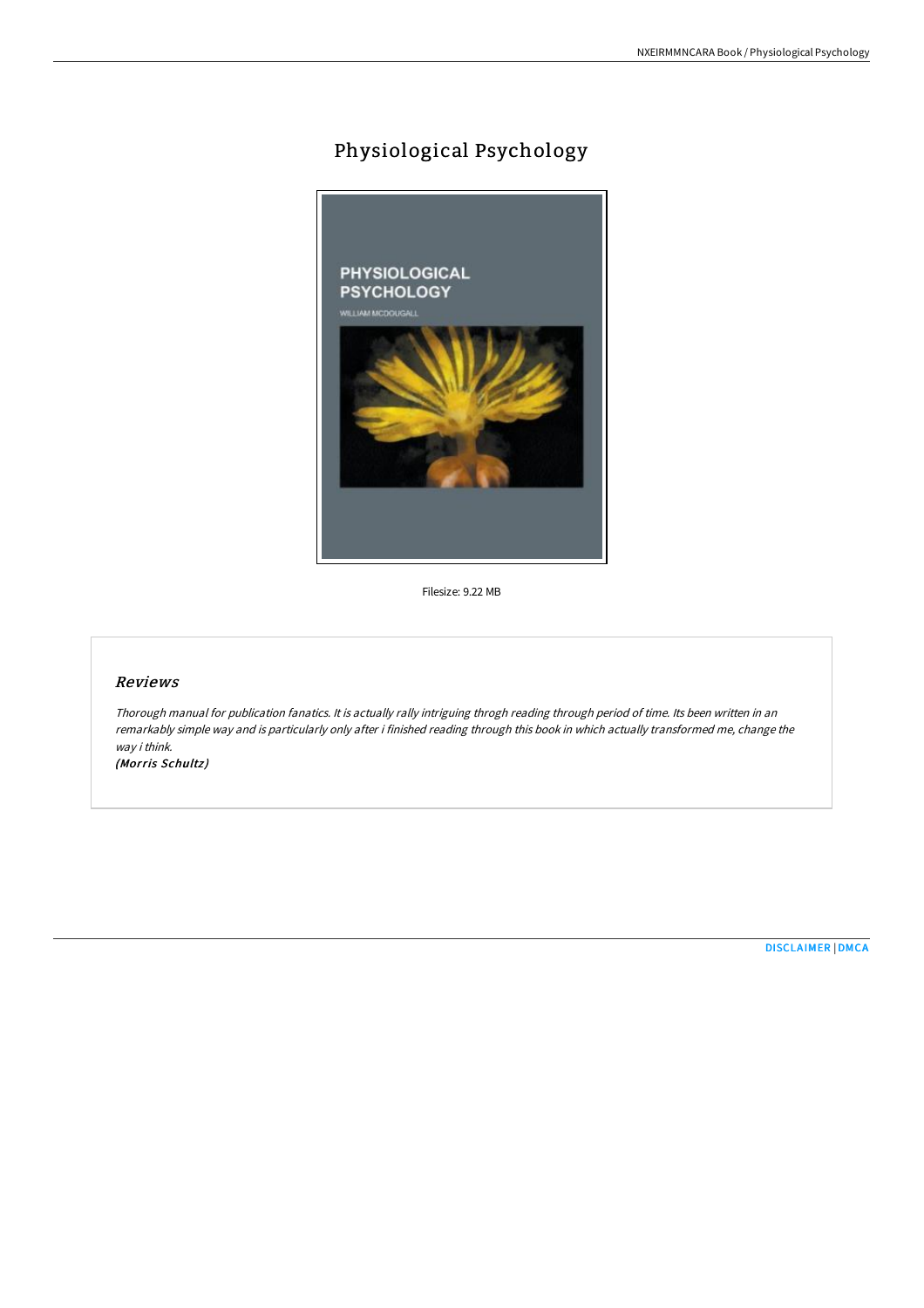## PHYSIOLOGICAL PSYCHOLOGY



To download Physiological Psychology eBook, make sure you click the web link beneath and save the ebook or have accessibility to other information which might be highly relevant to PHYSIOLOGICAL PSYCHOLOGY ebook.

Theclassics.Us, United States, 2013. Paperback. Book Condition: New. 246 x 189 mm. Language: English . Brand New Book \*\*\*\*\* Print on Demand \*\*\*\*\*.This historic book may have numerous typos and missing text. Purchasers can usually download a free scanned copy of the original book (without typos) from the publisher. Not indexed. Not illustrated. 1908 edition. Excerpt: . CHAPTER IV The Sensori-motor Arcs of the Intermediate Level The afferent or sensory paths, besides taking part in the formation of the reflex arcs of the spinal level, are prolonged upwards to the cerebral hemispheres. Thus many of the axons of the posterior root of each of the spinal nerves, after giving off collaterals to the grey matter of the various segments of the cord, make junctions at the upper part of the cord with other long neurones which, crossing the median line, pass up through the basal ganglia and the central white core of the cerebrum to reach the cortex of the cerebral hemisphere. Each cerebral hemisphere is thus connected by afferent paths with the sense-organs of all parts of the opposite side of the body. And the nerves of the special senses are similarly connected with the cortex. Thus the fibres of the optic nerves contribute to the formation of reflex arcs of the first level by junctions, in the basal ganglia of the brain, with the motor systems that innervate the muscles of the eyeballs, and in the same region make junctions with neurones whose axons pass up from the basal ganglia to the occipital cortex, constituting the principal fibres of that part of the central white matter of the cerebral hemisphere known as the optic radiation. In this way the sensory neurones of all parts of the body are connected with the cerebral cortex, and those of each of...

B Read [Physiological](http://www.bookdirs.com/physiological-psychology-paperback.html) Psychology Online ⊕ Download PDF [Physiological](http://www.bookdirs.com/physiological-psychology-paperback.html) Psychology